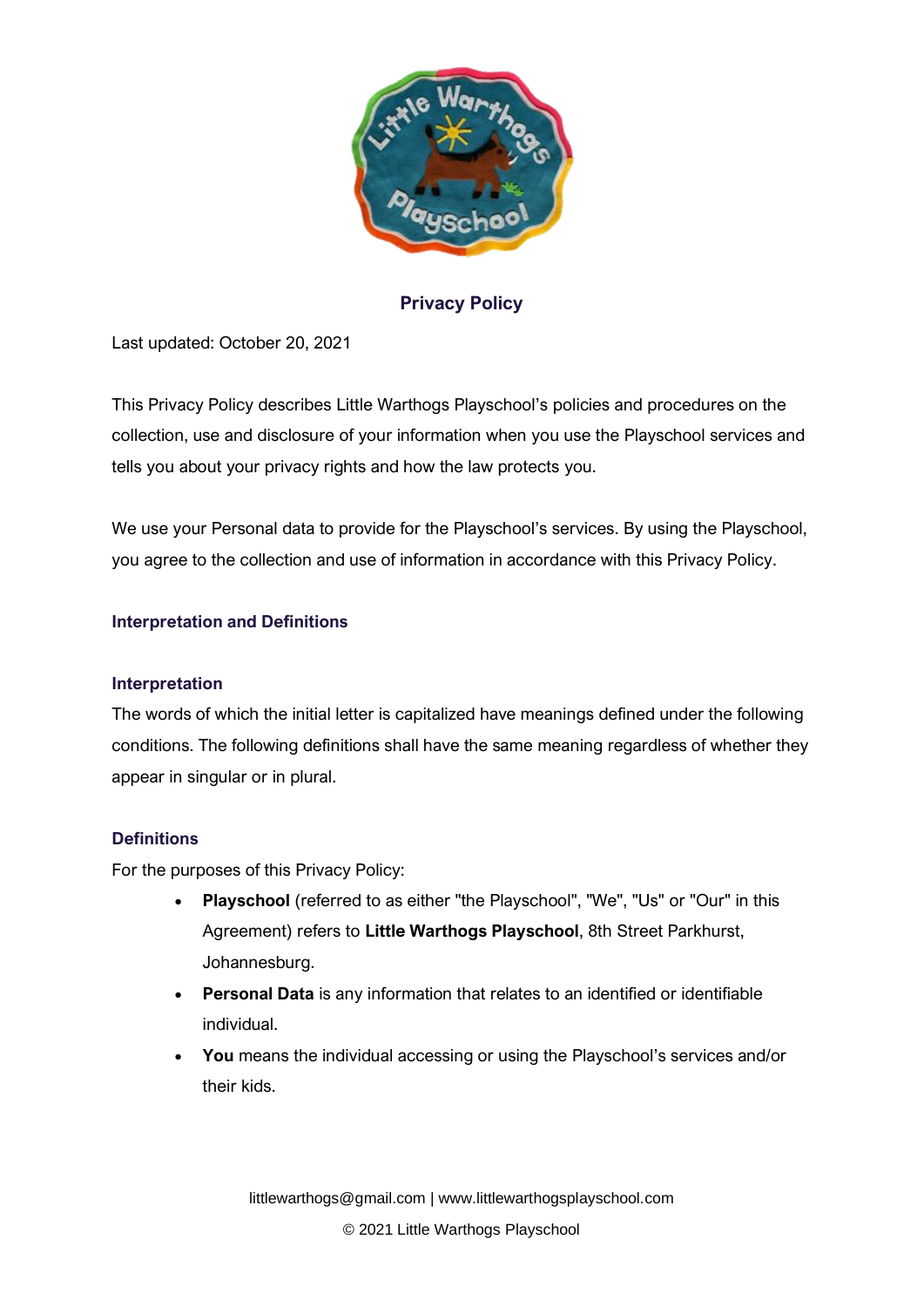## **Collecting and Using your Personal Data**

#### **Personal Data**

We may ask You to provide Us with certain personally identifiable information that can be used to contact or identify You. Personally identifiable information may include, but is not limited to:

- Email address
- First name and last name
- ID number
- Phone number
- Address

# **Your Child's Personal Data**

Pursuant to this privacy policy you grant consent for the Playschool to process your child's personal data (name, surname and age) under the conditions provided in the present policy.

### **Use of You and your Child's Personal Data**

The Playschool may use Personal Data for the following purposes:

- **For the fulfilment of the purpose of the parent agreement.**
- **To contact You:** To contact You by email, telephone calls, SMS, or other equivalent forms of electronic communication, regarding updates or informative communications related to your child, the Playschool or its services.
- **To provide You** with news and general information about the Playschool.
- **To manage your requests:** To attend and manage your requests to Us.

We shall not share your personal information unless requested by law or an authority.

### **Retention of your Personal Data**

The Playschool will retain your Personal Data only for as long as is necessary for the purposes set out in this Privacy Policy. We will retain and use your Personal Data to the extent necessary to comply with our legal obligations (for example, if we are required to retain your data to comply with applicable laws), resolve disputes, and enforce our legal agreements and policies.

The Playschool will take all steps reasonably necessary to ensure that your data is treated securely and in accordance with this Privacy Policy.

littlewarthogs@gmail.com | www.littlewarthogsplayschool.com

© 2021 Little Warthogs Playschool